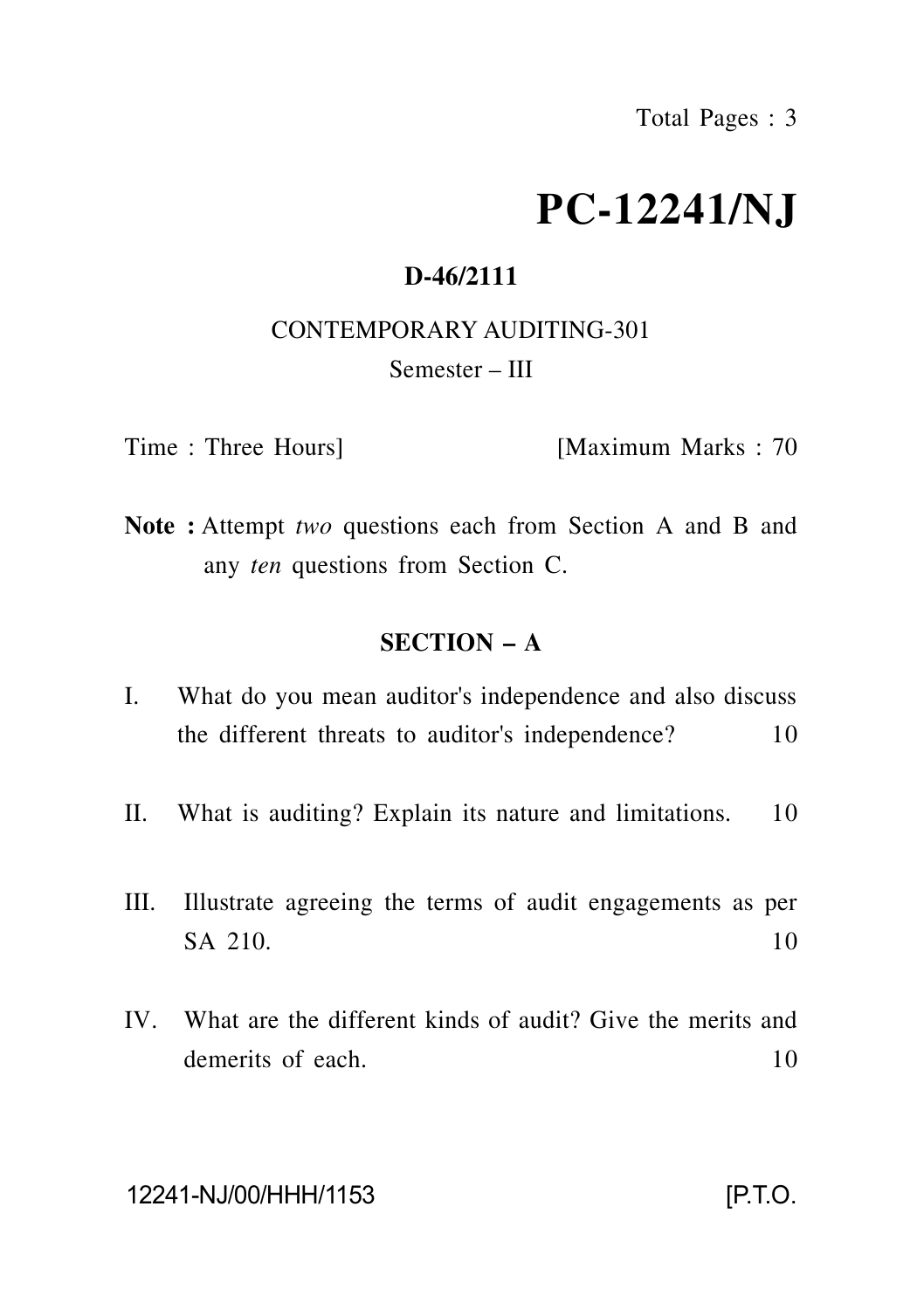#### **SECTION – B**

- V. What is the significance of substituting the words 'true and correct' by the words 'true and fair' how does this change influence the scope of auditor's work? 10
- VI. State the provisions of Companies Act regarding qualification, appointment and removal of an auditor. 10
- VII. What do you mean by Balance sheet audit? What are its advantages? 10
- VIII. Explain :
	- (a) Role of an auditor in context of audit committee.
	- (b) Characteristics of an EDP environment for audit.

 $(5+5)$ 

#### **SECTION – C**

- IX. (a) What is audit report?
	- (b) Which type of audit report is issued by the auditor because of having lack of audit evidence?
	- (c) Who appoint the auditor of co-operative society?
	- (d) Distinguish between audit report and audit certificate.
	- (e) Define materiality as regards to auditing.
	- (f) What is auditor's independence?

# 12241-NJ/00/HHH/1153 2